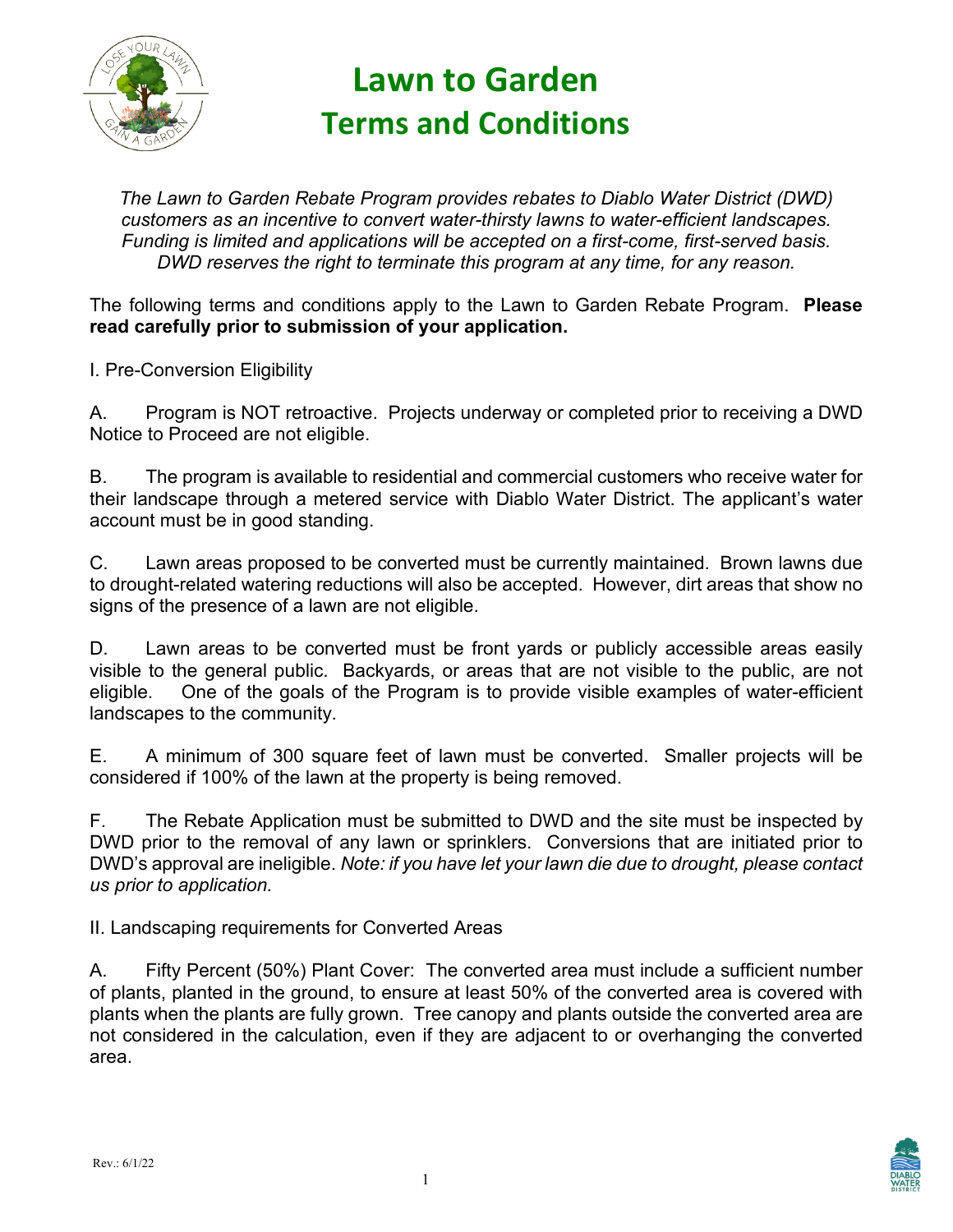B. Plants: Plants must be low water needing and adaptable to our local climate. Plants must be listed on the DWD Approved Plant List. Plants not found on this list will be reviewed on a case-by-case basis.

C. Concrete: Concrete and other non-permeable surfaces may be used but cannot make up more than 20% of the total area to be rebated. Note, the 50% plant cover requirement still applies to the entire area. Therefore, more plants will be needed in the remaining area.

D. Artificial turf and rubber mulch are not eligible for this rebate and cannot be included in the area approved for conversion. Patio carpet and other "Astroturf" type products are also ineligible.

E. Mulch: All planting areas must have a minimum of two (2) inches of mulch. Note: if a weed barrier is used below the mulch, it must be permeable to air and water.

F. Efficient Irrigation: The existing lawn sprinkler heads in the converted area must be removed. Any lawn areas remaining outside the converted area must be irrigated separately from the new landscape. Participants have two options for irrigating their new landscape:

1) The District encourages participants to install a new drip irrigation system equipped with a pressure regulator, filter and pressure compensating emitters. Drip is the most efficient way to irrigate plants, trees, and shrubs.

2) Participants can choose to hand-water their new landscape and not install a drip system. However, this is not encouraged as it is more difficult to establish plants and maintain uniform moisture, as well as generally uses more water.

## III. Terms of the Rebate

A. Term: Conversions must be completed within six (6) months following receipt of the Notice to Proceed from DWD. To ensure water savings are achieved, the converted area must remain in compliance with the program terms and conditions for a period of five (5) years following receipt of the rebate. At DWD's discretion, non-compliance may result in a charge to applicant for all or part of the area under violation.

B. Rebate Amounts: The rebate is \$1.00 per square foot of grass converted. The maximum rebate is \$1,000 for single-family residential sites, and \$20,000 for multi-family, commercial and institutional sites (see rebate table below). Rebates will be issued to the water customer or to that customer's legally appointed representative.

C. Tax Implications: The IRS requires DWD to issue 1099 forms to individuals and companies that receive \$600 or more in rebates in a calendar year. Legislation is currently stalled in Congress to treat water conservation rebates the same as they do the tax-free energy efficiency rebates, and we will update this page if this tax change becomes law.

D. Applying for Program: Customers interested in participating should visit our website at www.diablowater.org to learn more about the program and submit an application. Please read these Terms and Conditions and the Frequently Asked Questions before submitting an application. Do not start working on the project until you have received your Notice to Proceed letter.